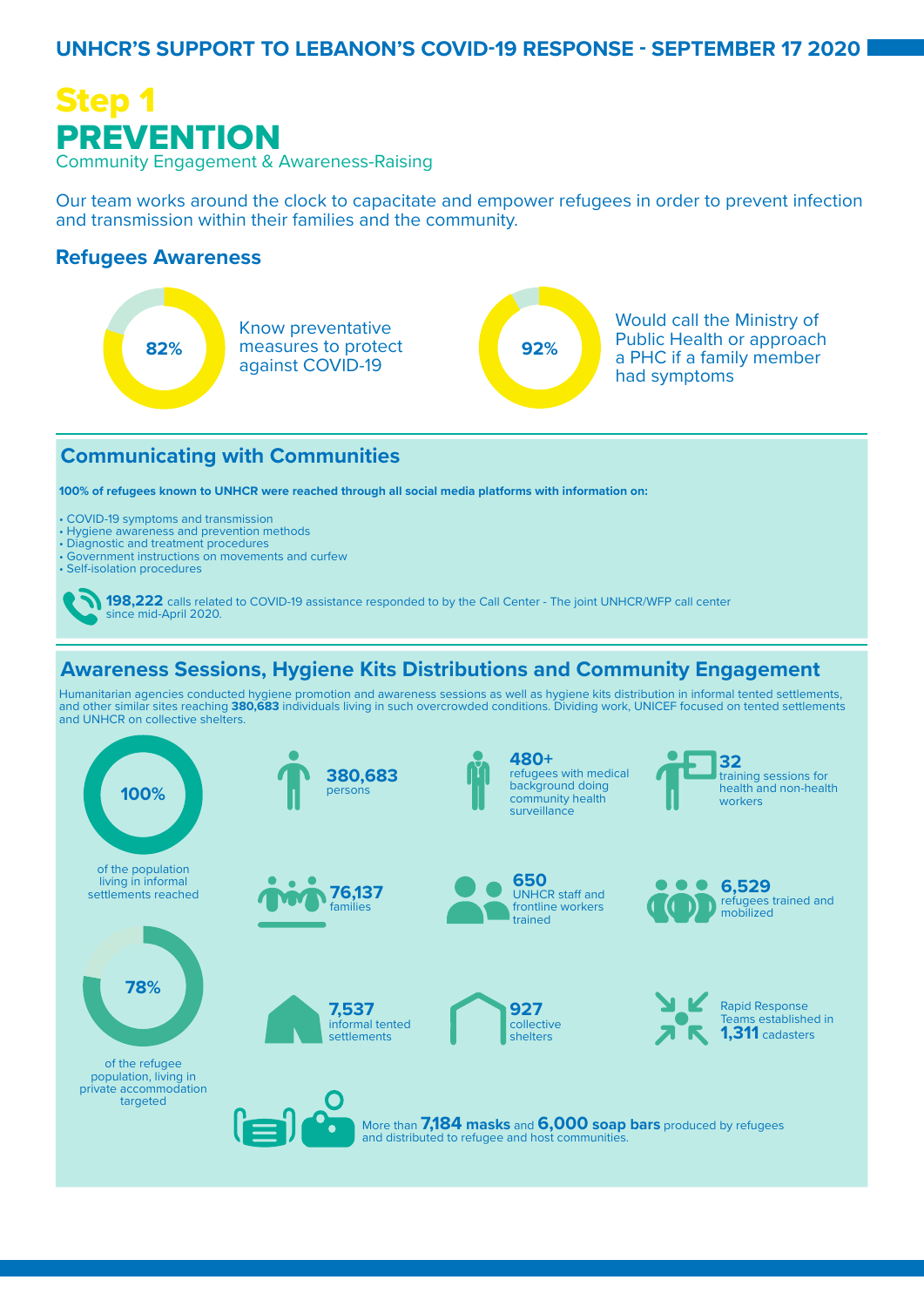







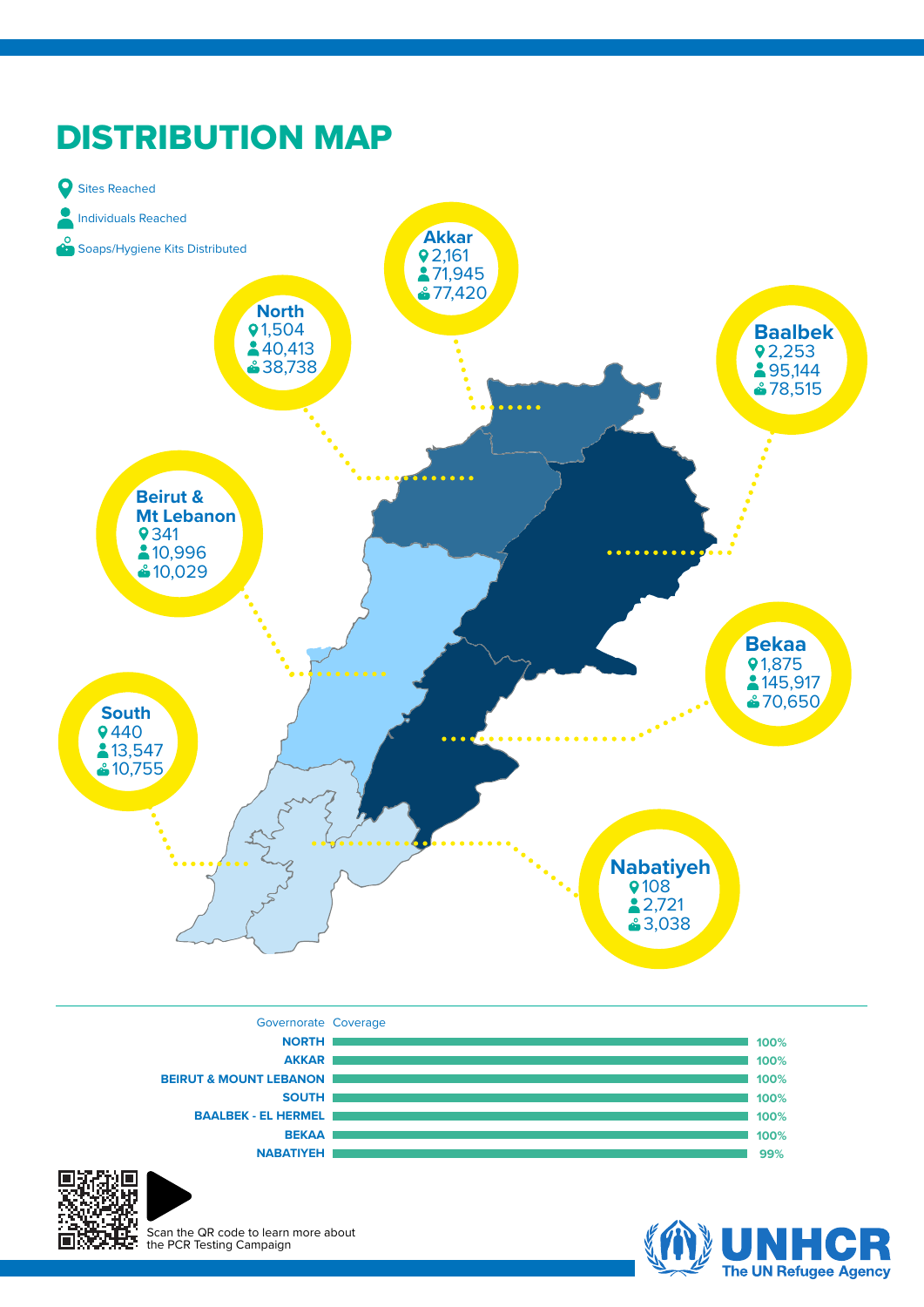### **UNHCR'S SUPPORT TO LEBANON'S COVID-19 RESPONSE - SEPTEMBER 17 2020**

### Step 2 CONTAINING TRANSMISSION Isolation procedures in overcrowded settings

We are setting up and supporting isolation facilities as well as providing related guidance in over-crowded settings where people might not have the possibility to isolate.

### **Guidance on Isolation**

Standard Operating Procedures on isolation and quarantining of refugees confirmed or suspected of having COVID-19 finalised in compliance with national guidelines.

User Guide for refugees on the isolation and quarantining procedures shared with all refugees known to UNHCR and humanitarian partners providing support.

Terms of reference for site management finalized in compliance with national guidelines and through a consultative process outlining the administrative, management and service delivery accountabilities and responsibilities for Level 3 isolation facilities.



### **Supporting Communities' Capacities to Isolate**

Capacity of **10,000** contingency shelter kits ready to be deployed within hours to support L1, L2 and L4 isolation situations.

support on isolation procedures.

background mobilized and trained on isolation procedures.

More than **480** refugees with medical



**1,759** site community groups of 3 to 5 refugee volunteers established accross the country to play an active role on isolation procedures.

 $\Omega$ Distribution of food/hygiene parcels with humanitarian partners, targeting **10,000** vulnerable families.

A second round of additional cash assistance for 3 months, targeting **12,000** vulnerable refugee families, was launched in August to help them cope with the emergency situation, on top of the **55,000** vulnerable refugee families receiving regular multi-purpose cash assistance

### **Support Sample Testing in Overcrowded Settings**



In collaboration with WHO, AMEL and IOCC, UNHCR facilitated sample COVID-19 testing for refugees living in overcrowded settings together with MoPH at a planned rate of 200 PCR tests per day and over a period of 5 weeks between May and June.

- **147** sites covered across the country
- 3,599 samples collected
- 3,599 results received, all negative

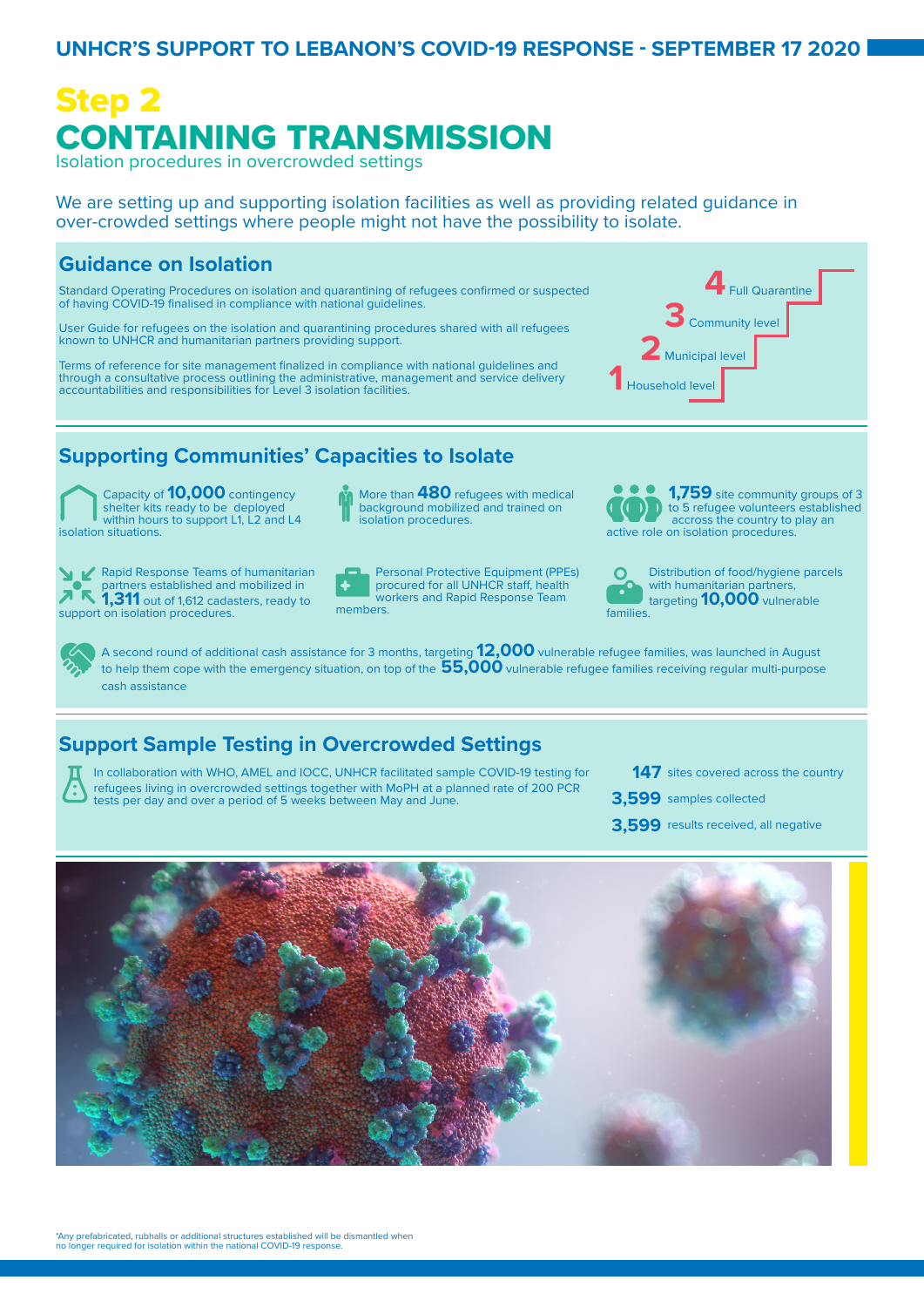## MAP OF SUPPORT FOR ISOLATION CAPACITIES



The sites showed on the map are available to all persons in need regardless of nationality or status.









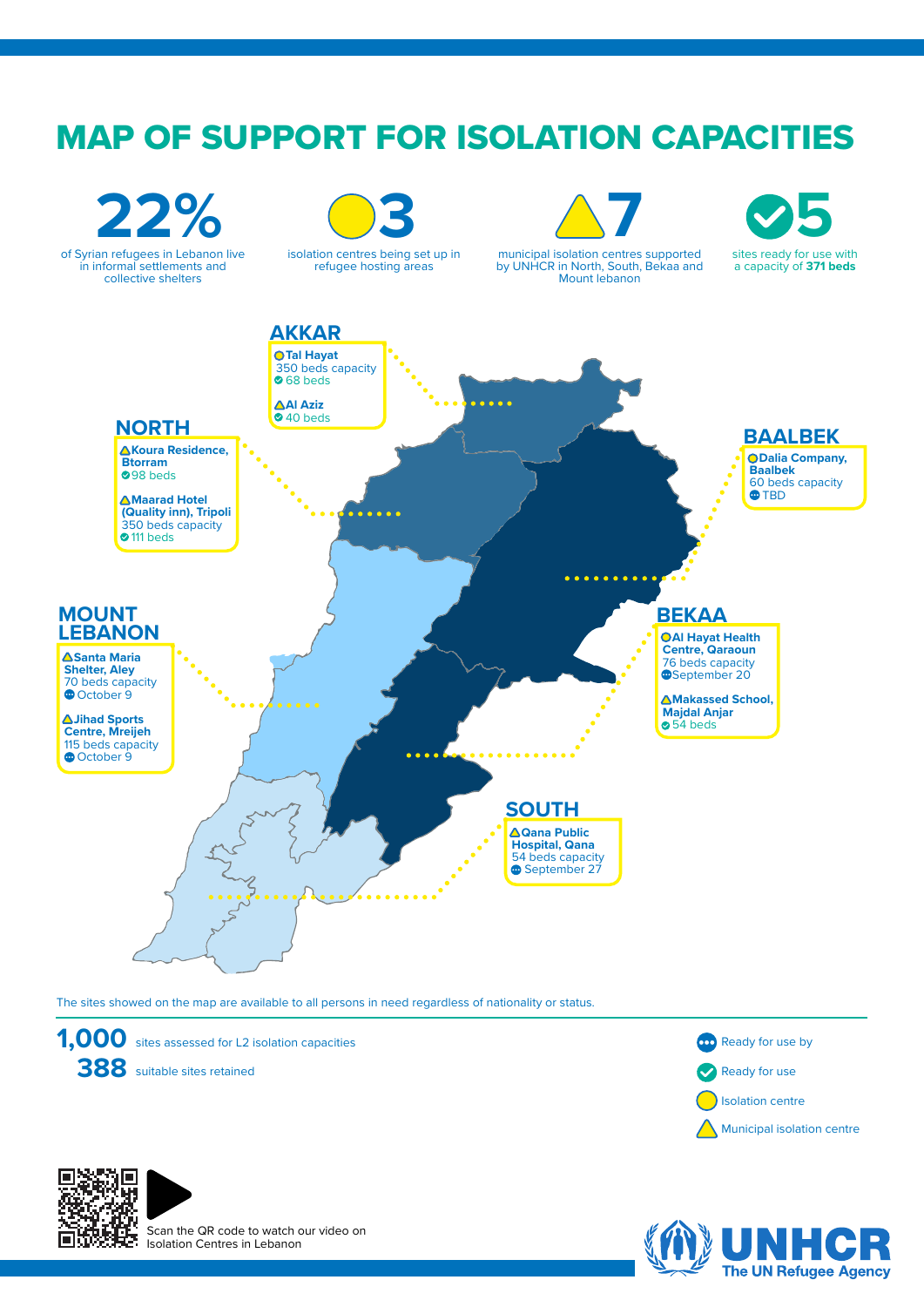### **UNHCR'S SUPPORT TO LEBANON'S COVID-19 RESPONSE - SEPTEMBER 17 2020**

# Step 3 TREATMENT AND CASE MANAGEMENT

The expansion and rehabilitation capacitate 6 public hospitals to receive and treat COVID-19 patients and avoid competition for care. Care is accessible to all patients regardless of nationality.

### **Projection**



A target of **800** additional hospital beds and **100** additional ICU beds across Lebanon distributed over 3 phases.



Priority phase 1 targeted **6** governmental hospitals in Tripoli, Halba, Baalbek, Beirut, Saida and Zahle.

Zahle Governmental Hospital has been approved and works will start soon to add an additional 64 hospital beds and 10 ICU beds in phase 1.

### **Progress**



Expansion works have been completed in all selected gov- ernmental hospitals for phase 1, except for Zahle Governmental Hospital. Rehabilitation works to increase hosting capacity of the COVID-19 section at RHUH and Saida Governmental hospi- tal have also been completed. As such, a total capacity of **197** regular admission beds, includ- ing medical equipment, ready to receive patients has been added.



A total of **16** additional ICU units have been installed and are ready for use at Halba, RHUH and Saida governmental hospital. At Tripoli and Baalbek governmental hospitals, the ad- ditional ICU capacity is not yet operational as the installation of the cooling system has not been finalized.

Given the critical level of ICU capacity in Lebanon, UNHCR is actively assessing the options to activate the second phase of hospital expansions.



Medicine stock for over **22,000**  COVID-19 patients, as well as<br>**100** stationary and **20** porta**ble ventilators, were received** in country as part of medical items procured by UNHCR for the response. So far, 16 ven- tilators have been distributed to ICU units in the supported hospitals. All **100** ICU beds and **<sup>800</sup>** hospital beds were re- ceived in country and are being dispatched in phases.

### **Support to Hospitals Network**

UNHCR is expanding hospital capacity to benefit COVID-19 patients from both refugee and Lebanese communities, through:



The design, construction and equipment of temporary COVID-19 units annexed to selected hospitals, or rehabilitation of existing unused structure within hospitals to be COVID-19 units.

### **Coverage of Treatment & Testing**

UNHCR covers **100%** of test and treatment for refugee patients.



73 refugee patients have been admitted for COVID-19 treatment under UNHCR's referral care programme



4

cases.

164 COVID-19 tests were covered under UNHCR's referral care programme.

Personal Protection Equipment (PPEs), renewable medical supplies and medicines to enable them to manage COVID-19

### **Expansion of the MoPH COVID-19 Hotline**

Expansion of the MoPH COVID-19 hotline capacity to take up to **4,500** calls/ day, with 10 additional trained nurses mobilized by AMEL Association to serve as operators and a referral system for refugees calling to be immediately transferred to UNHCR for action.